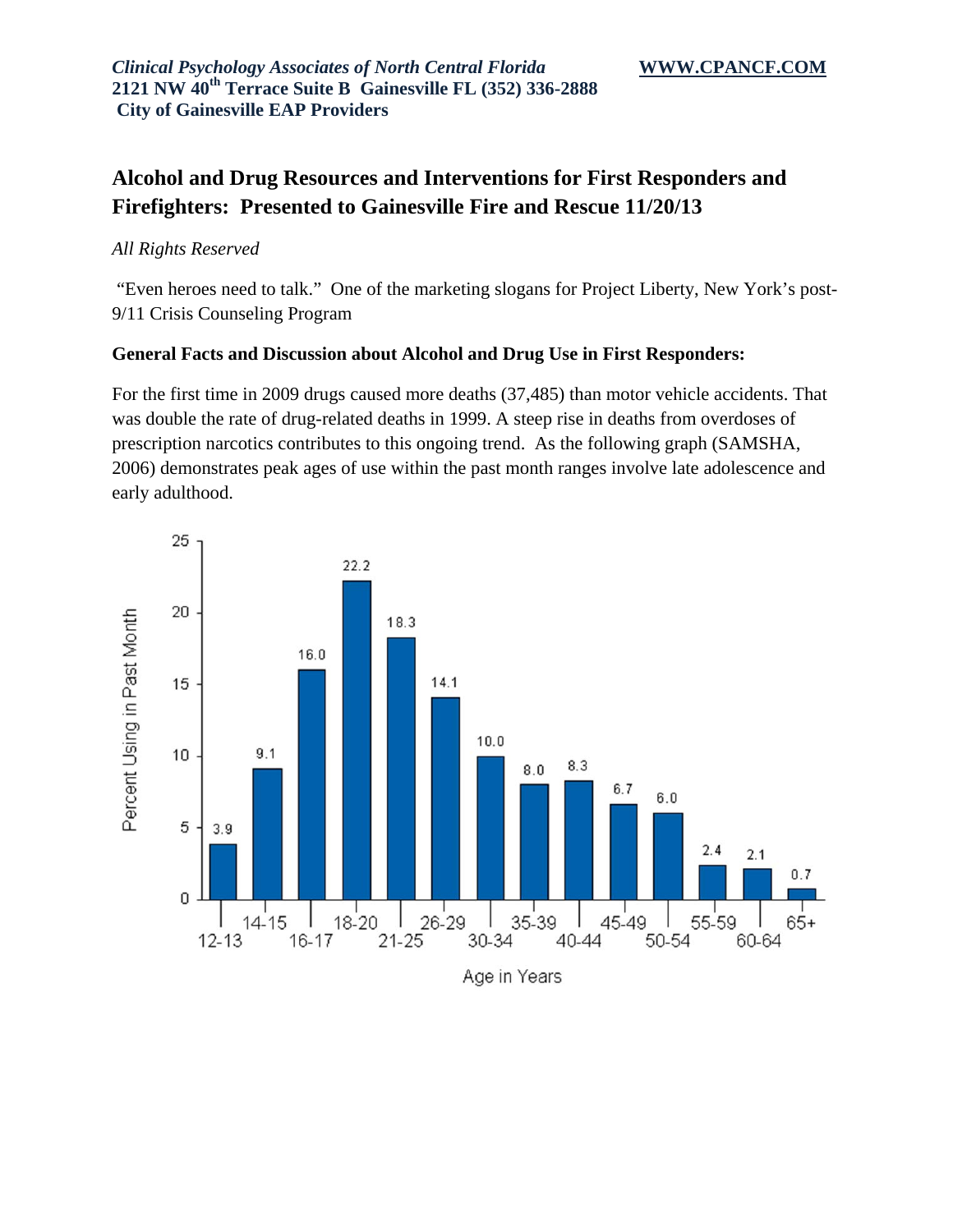As the following graph demonstrates (SAMHSA, 2006), historically the most frequently abused drug is marijuana, with prescription psychiatric medication and pain relievers coming in  $3<sup>rd</sup>$  and  $4<sup>th</sup>$  in terms of numbers of people of people abusing within the past month. Given the trend of increased narcotics deaths since 2009, this percentage has likely risen in recent times.



Approximately 75% of illegal drugs are consumed by people that are employed. Ten percent of that drug use is believed to occur in the work-place. Half of that is alcohol-related. On and off duty alcohol and drug abuse impacts on workplace safety. Pilot judgment errors have been shown to persist 14 hours after alcohol abuse. Individuals who abuse alcohol or drugs are 4 times more likely to be injured at work.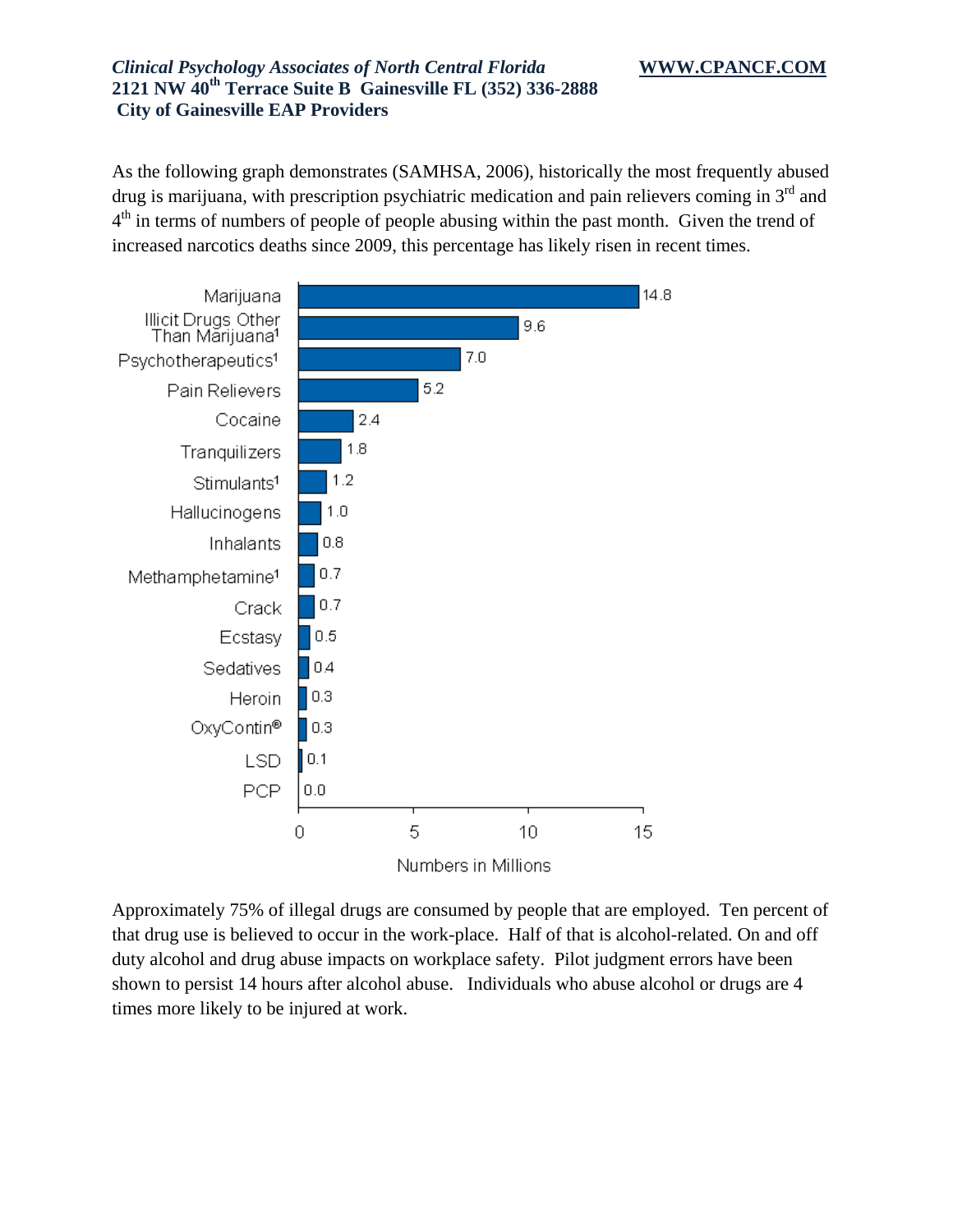Alcohol is typically the substance most abused by public safety workers. Approximately 9.1 percent of workers in a group that includes firefighters reported *heavy* alcohol use in the previous month. The rate of alcohol use in the protective service category was slightly above the national average. Firefighters and law enforcement workers had the lowest rate of illicit drug use of any group of workers, with 1.5 percent reporting drug use in the past month (Source: The Party is Over; Emergency Vehicle Response:

http://www.emergencyvehicleresponse.com/news/fullstory/newsid/123015 ).

The US Firefighters Association (USFA) estimates that as many as 10% of firefighters may be abusing drugs It estimates the threat of alcohol abuse among firefighters is more than double than that of the general population. Cincinnati's National Institute for Occupational Safety and Health conducted a survey in 1993 surveyed 145 firefighters and reported an estimate that up to 29% of firefighters have had problems with alcohol use and/or abuse.

Thirty-seven percent of approximately fifty respondents to a Virginia Beach Fire Department survey reported their fire department lost one or more firefighters in the past two years due to alcohol abuse. When asked about successful interventions for dealing with alcohol and drug problems in the department the most common successful intervention (33%) was reported to be EAP programs.

There is a general relationship between stress, stressful occupations and substance abuse. Boxer and Wild (1993) found that more than 40% of firefighters were experiencing psychological distress. Almost 30% of them were experiencing problematic alcohol use.

Studies report 30-50% of American men and a little more than 25% of women with PTSD have also had problems with drug abuse or dependence at some point during their lifetime. This was approximately double the rate of those individuals without PTSD (Brady et al 2004, Kessler et al 1995)

There is an increased risk of PTSD in first responders. Research demonstrated FDNY was at higher risk for Alcohol problems after 9/11 http://www.firehouse.com/article/10466012/fdnywas-faced-with-alcohol-drug-abuse-problems-following-9-11. Research indicates that a combination of alcohol use and PTSD produces a tenfold increase in the risk of suicide (Violanti, 2004).

The ProQOL has sub-scales for compassion satisfaction, burnout, and compassion fatigue. It is a commonly used measure of the negative and positive effects of helping others who experience suffering and trauma Stamm, B. H. (2009). *Professional quality of life: Compassion satisfaction and fatigue version 5 (ProQOL).* http://www.proqol.org/uploads/ProQOL\_5\_English\_Self-Score\_3-2012.pdf [PDF - 106.4 KB]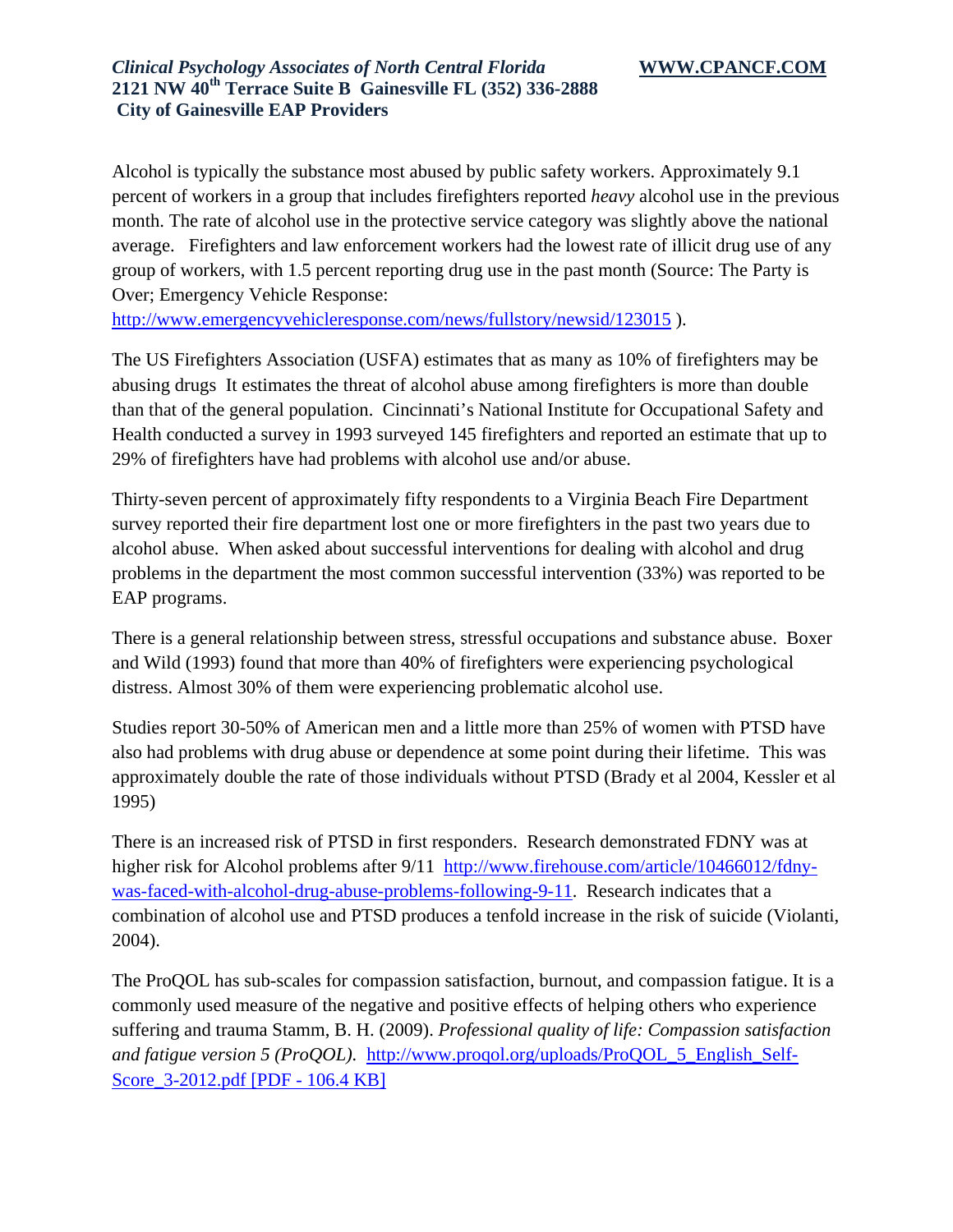USFA estimates that fire service loses approximately 1,800 members per year from smoking. Firefighters who smoke have higher level of risk from heart and lung diseases than do firefighters who do not smoke. Source [1].

The number of firefighter fatalities has steadily decreased over the last 25 years, from a high of 171 in 1978 to a low of 75 in 1992. Despite this trend in absolute terms, approximately 100 firefighters are killed in the line of duty each year. In 2000, 102 firefighters died. (Source: USFA, 2000). The United States Fire Administration (USFA) reported 85 on duty firefighter fatalities in the United States as a result of incidents that occurred in 2010, a 6 percent decrease from the 90 fatalities reported for 2009.

Statistics about firefighter suicides are somewhat difficult to accurately obtain and there is variability in rates reported by varying sources. However, when compared to line of duty fatalities, it is clear that this remains a risk factor, as it is for other first responders such as law enforcement. Training in accessing and using preventative services like EAP and counseling needs to be considered as important as any other life-saving training or equipment.



Source: Jeff Dill, director and licensed counselor, Counseling Services for Fire Fighters. (2012)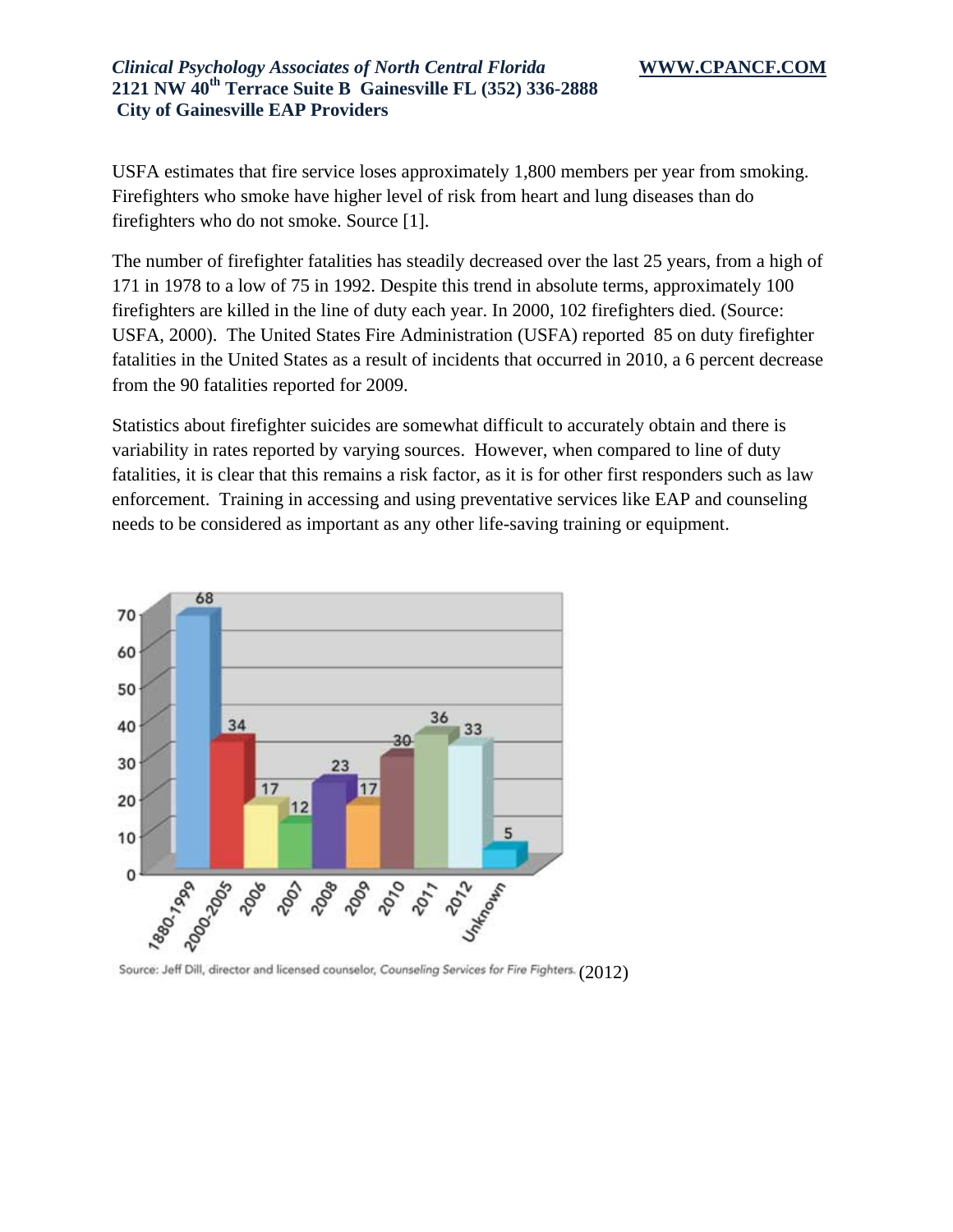1. Fast Facts from Fire Department Safety Officer, 1st ed., International Fire Service Training Association.

Brady, K.T., Back, S.E., & Coffey, S.F. (2004). Substance abuse and posttraumatic stress disorder. Current Directions in Psychological Science, 13, 206-209.

Kessler, R.C., Sonnega, A., Bromet, E., Hughes, M., & Nelson, C.B. (1995). Posttraumatic stress disorder in the National Comorbidity Survey. Archives of General Psychiatry, 52, 1048-1060.

Tull, M.T., Baruch, D., Duplinsky, M., & Lejuez, C.W. (in press).

Violanti, J. M. (2004). Predictors of police suicide ideation. Suicide and Life-Threatening Behavior, 34(3), 277–283.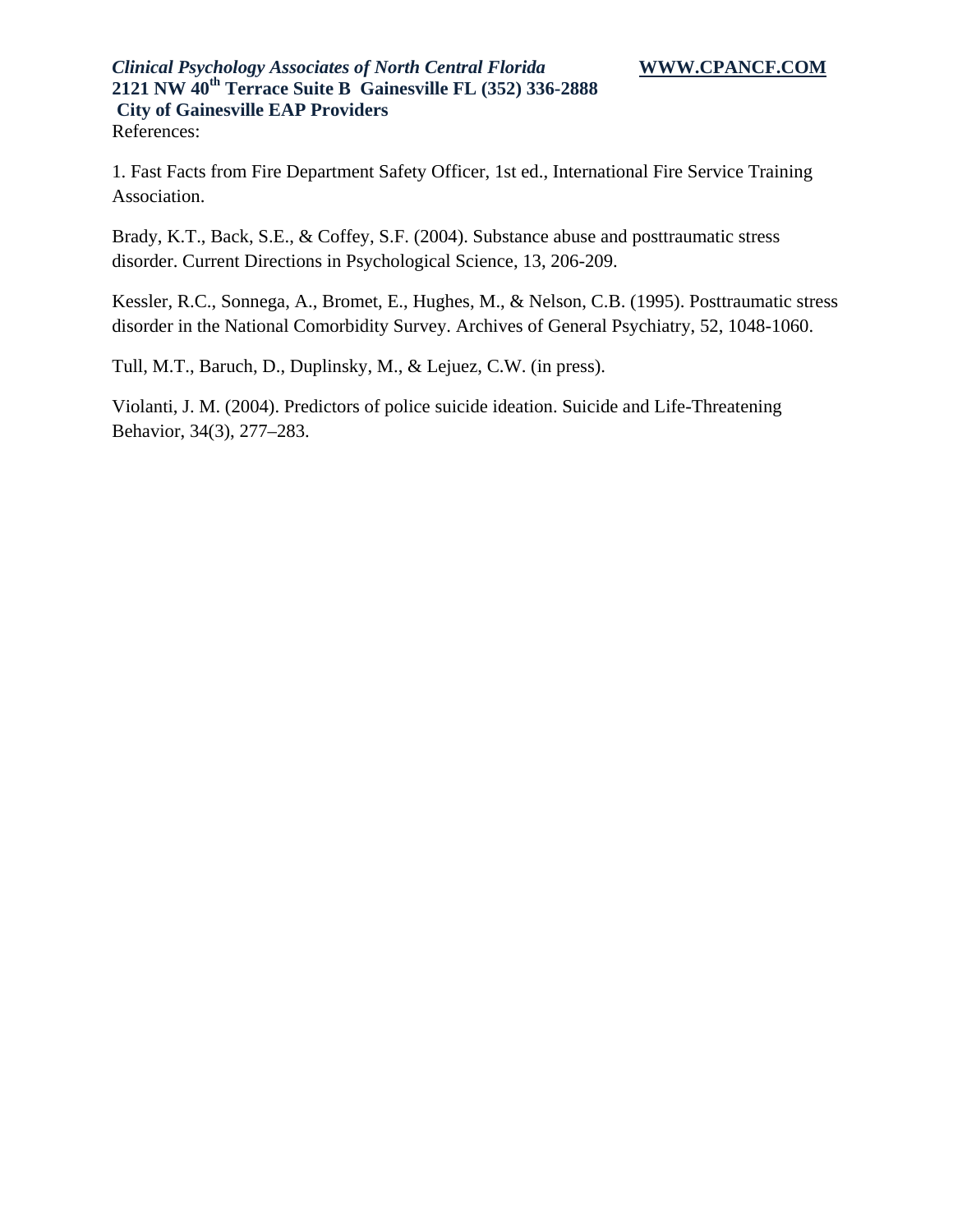## **Resources for First Responders and Firefighters**

"Even heroes need to talk." One of the marketing slogans for Project Liberty, New York's post-9/11 Crisis Counseling Program

## **Educational Resources about Alcohol, Drugs and Mental Health Issues for Firefighters, First Responders and Fire Departments:**

International Association of fire chief's position statement http://iafc.cmsplus.com/files/1ASSOC/IAFCposition\_DrugAlcoholFreeAwareness.pdf Published on Sep 30, 2013. "The use of illegal drugs and the improper use of prescription and over-the-counter drugs have an enormous impact on not just firefighter safety, but the safety of all members of the community" - Matt Tobia, chair of the IAFC Safety, Health and Survival Section.

Alcohol and Drugs in the Fire Station - Dr. Richard B. Gasaway podcast http://www.firehouse.com/podcast/10459010/safety-week-2010-alcohol-and-drugs-in-the-firestation

Return to the Station. This well-produced film follows the roller coaster ride of a lifetime as a Florida firefighter on top of the world struggles and finally collapses: http://youtu.be/sktapIxuJbA

The Party is Over; Emergency Vehicle Response: http://www.emergencyvehicleresponse.com/news/fullstory/newsid/123015

Alcohol and Drug Abuse in U.S. – Evermore Grave. http://cpancf.com/articles\_files/DrugAlchoholGraveConcerns.asp

Keep the Kids Out of the Cookie Jar (Jul. 1, 2010) Bruce Evans, Fire Chief discusses paramedic access to controlled substances and methods for monitoring and preventing risk of abuse. http://firechief.com/biometrics/keep-kids-out-cookie-jar

Firefighter urges parents to be aware of child and adolescent risks of abusing medication: https://www.youtube.com/watch?v=WxZMxsUXYUc

Signs of Prescription Drug Problems: http://1strespondertreatment.com/firefighter/

Alcohol and Substance Abuse PPT Presentation (2008) Presentation to UF Occupational Therapy Department by Kay Hurlock, Ph.D., *Clinical Psychology Associates of North Central Florida (Available on CPANCF.COM website)*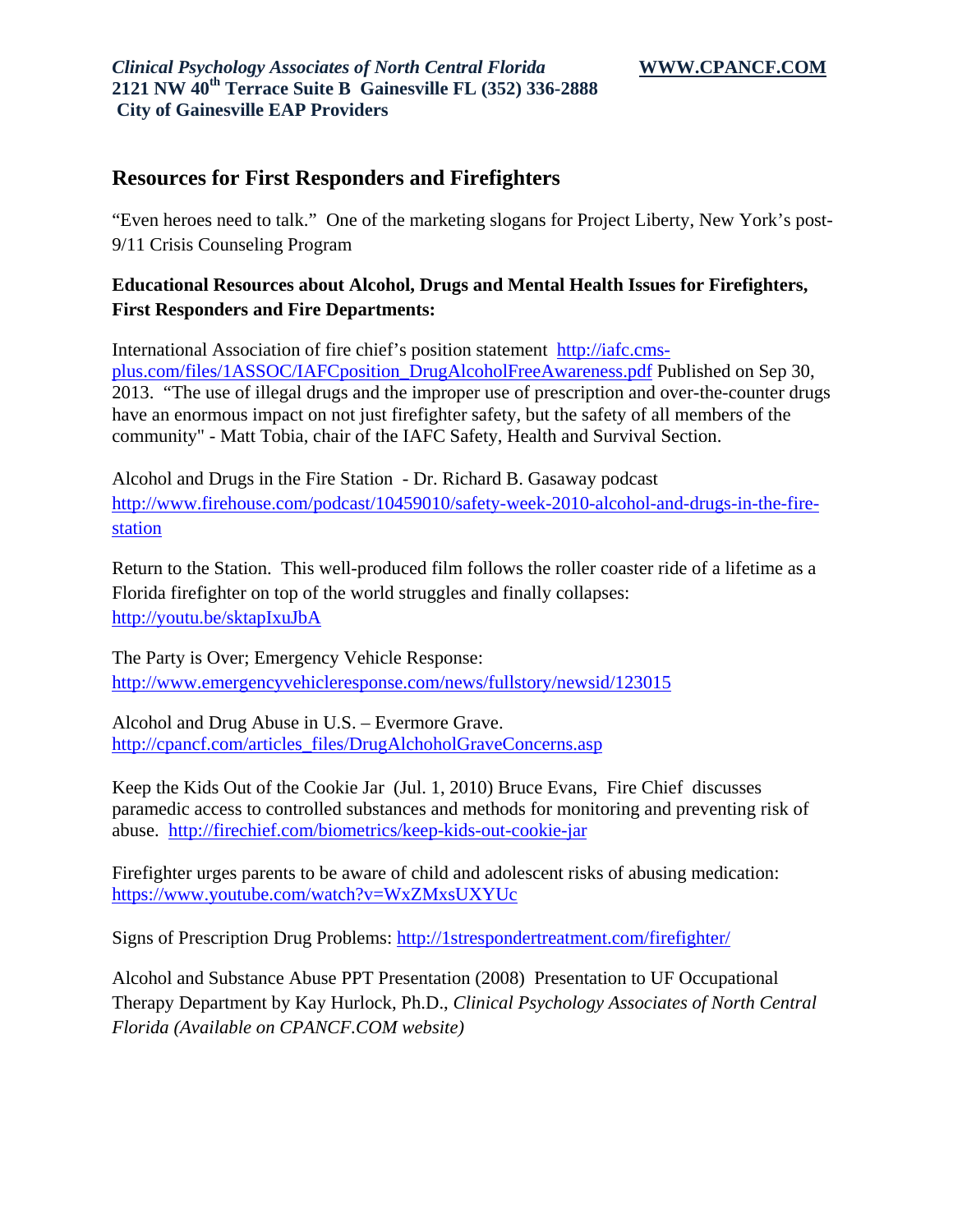HHS, CDC. (2008). *Stress management for emergency responders: What responders can do*

[Audio podcast]*.* http://www2c.cdc.gov/podcasts/player.asp?f=10613 Examines sources of stress at each level and what individuals, team leaders, and agency management can do to manage the stress. It gives practical guidance on ways to reduce stress and lessen its negative impacts on staff and the mission."

National Fallen Firefighters Foundation. (2006). *Firefighters' mental health.* http://media.cygnus.com/files/cygnus/article/FHC/2006/APR/dm0602\_10500421.pdf [PDF - 50.6 KB] "The firefighter will demonstrate a general knowledge of the mental health issues affecting the fire service, indicators of potential concerns, and corrective action options."

PTSD and Responders – the Silent Partner: https://www.atthereadymag.com/site/thesilentpartner

White paper from National Fallen Firefighters Foundation: Issues of depression and suicide in the firefighter service: http://lifesafetyinitiatives.com/13/depressionsuicide\_summary.pdf

Suicide Prevention Resource Center. (2005, May 24). First responders: Emergency medical technicians and firefighters. http://ok.gov/odmhsas/documents/first\_responders.pdf [PDF - 90.0 KB] This fact sheet provides resources for disaster responders including information on the role of for responders in preventing suicide, helping suicide attempters and survivors, and ways for disaster responders to help themselves and their fellow responders.

Stress Management in Law Enforcement (Second Edition), by Leonard Territo and James D. Sewell (Carolina Academic Press, 2007)

Emotional Survival for Law Enforcement by Kevin M. Gilmartin (E-S Presss, 2002)

Law Enforcement Suicide Prevention Toolkit http://policesuicide.spcollege.edu/toolkitIHW.htm

From LAPD: Rolling Backup: http://www.leotrainer.com/suicidelasdcomplete.pdf

Online Flashplayer video training by LAPD Rolling Backup: http://policesuicide.spcollege.edu/crisisIHW.htm#Rolling

Alcohol True Stories; Matt Damon

Words Can Work: When Talking about Alcohol (used by Boston and NY F.D.)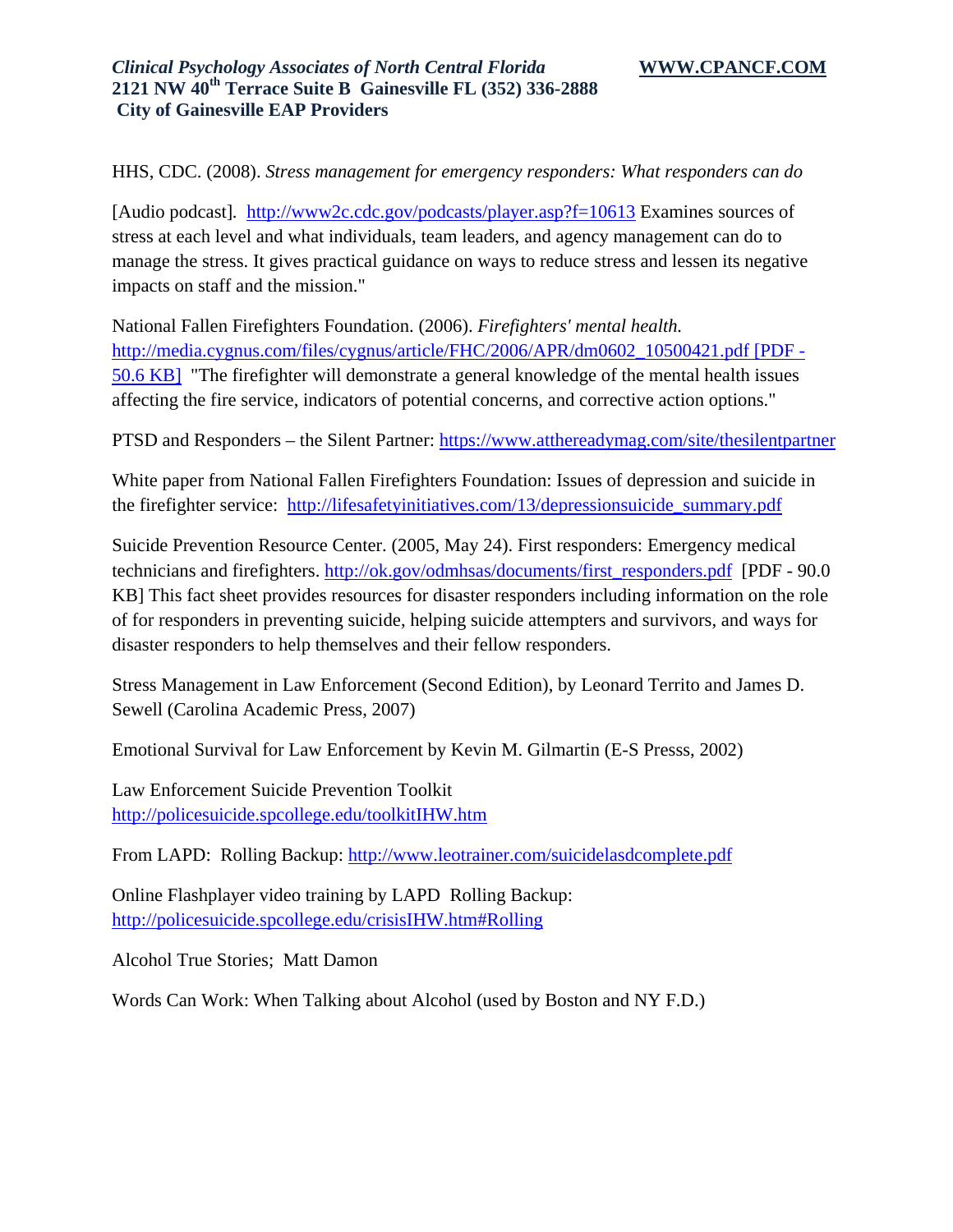# **Resources for First Responders and Firefighters**

 "Even heroes need to talk." One of the marketing slogans for Project Liberty, New York's post-9/11 Crisis Counseling Program

### **EAP and Treatment Services for Firefighters and First Responders**

Most First Responder and Fire Departments have established Employee Assistance Programs (EAP). EAP providers are often very familiar with local resources, provide a limited number of free sessions, and referral services. If you are unsure if your department has an EAP, contact Human Resources or Personnel and they should be able to provide an EAP phone number.

City of Gainesville EAP – www.cpancf.com Clinical Psychology Associates of North Central Florida provides EAP services to Gainesville Fire Department employees and their families (352) 33-2888. The website has educational articles, PowerPoint presentations, FAQs, and other information concerning alcohol, drug and prescription medication abuse and dependence. Many of these can be accessed on the Alcohol and Drug Treatment Service Page: http://cpancf.com/alcoholanddrugtreatmentservices.asp and in the CPANCF.COM Articles and Archives Page: http://cpancf.com/Articles\_Tips\_Archives.asp

Florida Recovery Center – Gainesville, FL program for police officers and first responders: http://floridarecoverycenter.ufhealth.org/levels-of-care/recovery-tracks/leos/

Member Assistance Services for members of National Volunteer Fire Council, National Fire Services Member Assistance Program

First Responders Program - Behavioral Health of Palm Beaches: http://www.bhpalmbeach.com/programs/professional-programs/first-responders-substanceabuse-treatment

The First Responders Addiction Treatment Program reaches out to police, firefighters, emergency personnel and combat veterans. Pennsylvania: http://www.livengrin.org/html/frat.html

#### **Hotlines**

National Suicide Prevention Lifeline(800) 273-TALK (8255)

SAMHSA National Helpline (800) 662-HELP (4357) (English and Español) (800) 487-4889 (T

Workplace Helpline (800) WORKPLACE (967-5752) **www.workplace.samhsa.gov/helpline/helpline.htm**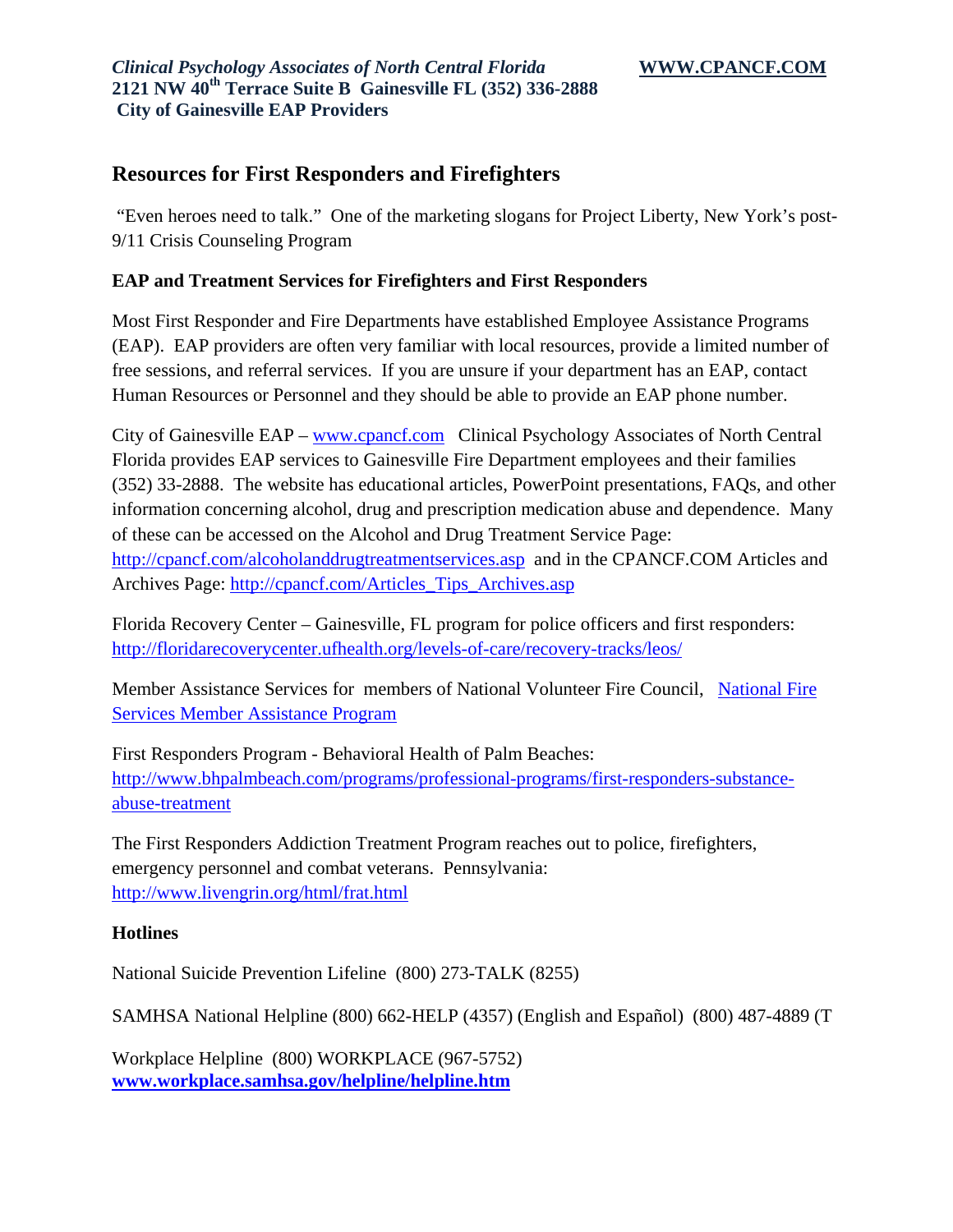## **Resources for First Responders and Firefighters**

 "Even heroes need to talk." One of the marketing slogans for Project Liberty, New York's post-9/11 Crisis Counseling Program

#### **Possible Alcohol and Substance Abuse Indicators**

Has smell of alcohol on breath or marijuana on clothing Has burned fingers, burns on lips, or needle track marks on arms Slurs speech or stutters, is incoherent Has difficulty maintaining eye contact Has dilated (enlarged) or constricted (pinpoint) pupils Has tremors (shaking or twitching of hands and eyelids) Is hyperactive and overly energetic Appears lethargic or falls asleep easily Exhibits impaired coordination or unsteady gait (e.g., staggering, off balance) Speaks very rapidly or very slowly Experiences wide mood swings (highs and lows) Appears fearful or anxious; experiences panic attacks Appears impatient, agitated, or irritable Is increasingly angry or defiant

### Source: U.S. DEPARTMENT OF HEALTH AND HUMAN SERVICES Tips for First Responders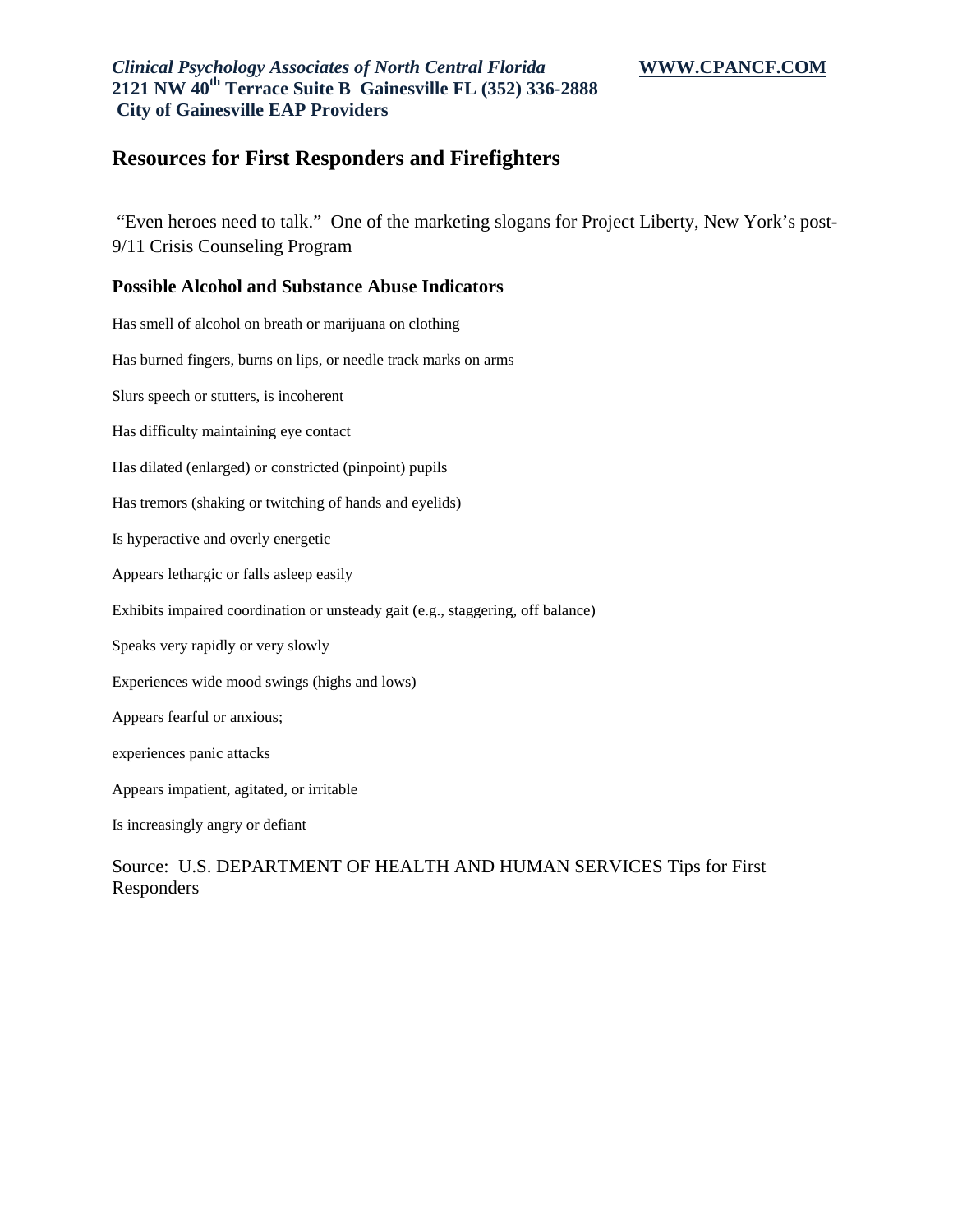## **Resources for First Responders and Firefighters**

 "Even heroes need to talk." One of the marketing slogans for Project Liberty, New York's post-9/11 Crisis Counseling Program

#### **Possible Personal Attitude/ Behavior Indicators** of **Alcohol and Substance Abuse**

Talks about getting high, uses vocabulary typical among drug users

Behaves in an impulsive or inappropriate manner

Denies, lies, or covers up

Takes unnecessary risks or acts in a reckless manner

Breaks or bends rules, cheats

Misses interviews, appointments, or meetings or arrives intoxicated

Fails to comply with program requirements without easily verifiable reasons (may be verbally uncooperative to disguise the problem or divert attention)

Source: U.S. DEPARTMENT OF HEALTH AND HUMAN SERVICES Tips for First Responders

#### **Possible Cognitive/Mental Indicators of Alcohol and Substance Abuse**

Has difficulty concentrating, focusing, or attending to a task

Appears distracted or disoriented

Makes inappropriate or unreasonable choices

Has difficulty making decisions

Experiences short-term memory loss

Experiences blackout

Needs directions repeated frequently

Has difficulty recalling known details

Needs repeated assistance completing ordinary paperwork (e.g., application forms)

Source: U.S. DEPARTMENT OF HEALTH AND HUMAN SERVICES Tips for First Responders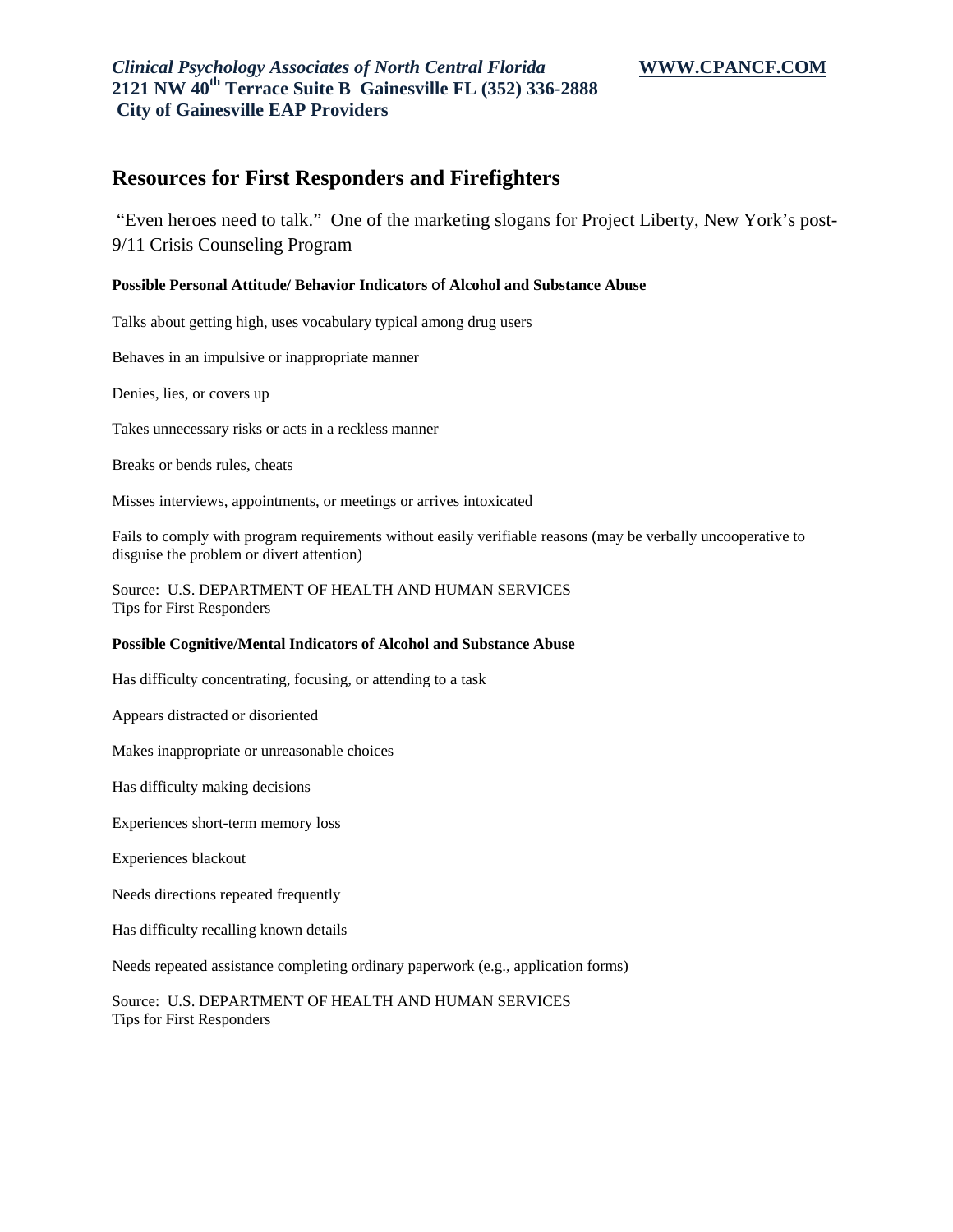## **Resources for First Responders and Firefighters**

 "Even heroes need to talk." One of the marketing slogans for Project Liberty, New York's post-9/11 Crisis Counseling Program

**Prescription drug abuse** is a major problem in the fire service as well. The daily job activities of a firefighter cause injury and illness very frequently. Even when a firefighter is prescribed drugs to take as needed, they are very prone to start abusing that medication. Here are some of the signs of abuse:

Continued use of the drug, even after the pain it was prescribed for has ceased

Complaining about vague symptoms to get more medication

Mood and behavior changes, such as becoming hostile, volatile, agitated or anxious

Secretive or deceitful behavior in order to obtain the drug, such as having multiple prescription pills prescribed to others

Physical withdrawal symptoms when doses are missed

Flu-like symptoms such as joint and muscle aches, night sweats and insomnia

Using more than recommended amount of medication

Developing a high tolerance so that more pills are needed for the same desired effect

Withdrawal from friends, family and society, especially if people close to you say you have a problem

Financial problems associated with having to purchase more and more pills

Past history of drug addiction

Source: http://1strespondertreatment.com/firefighter/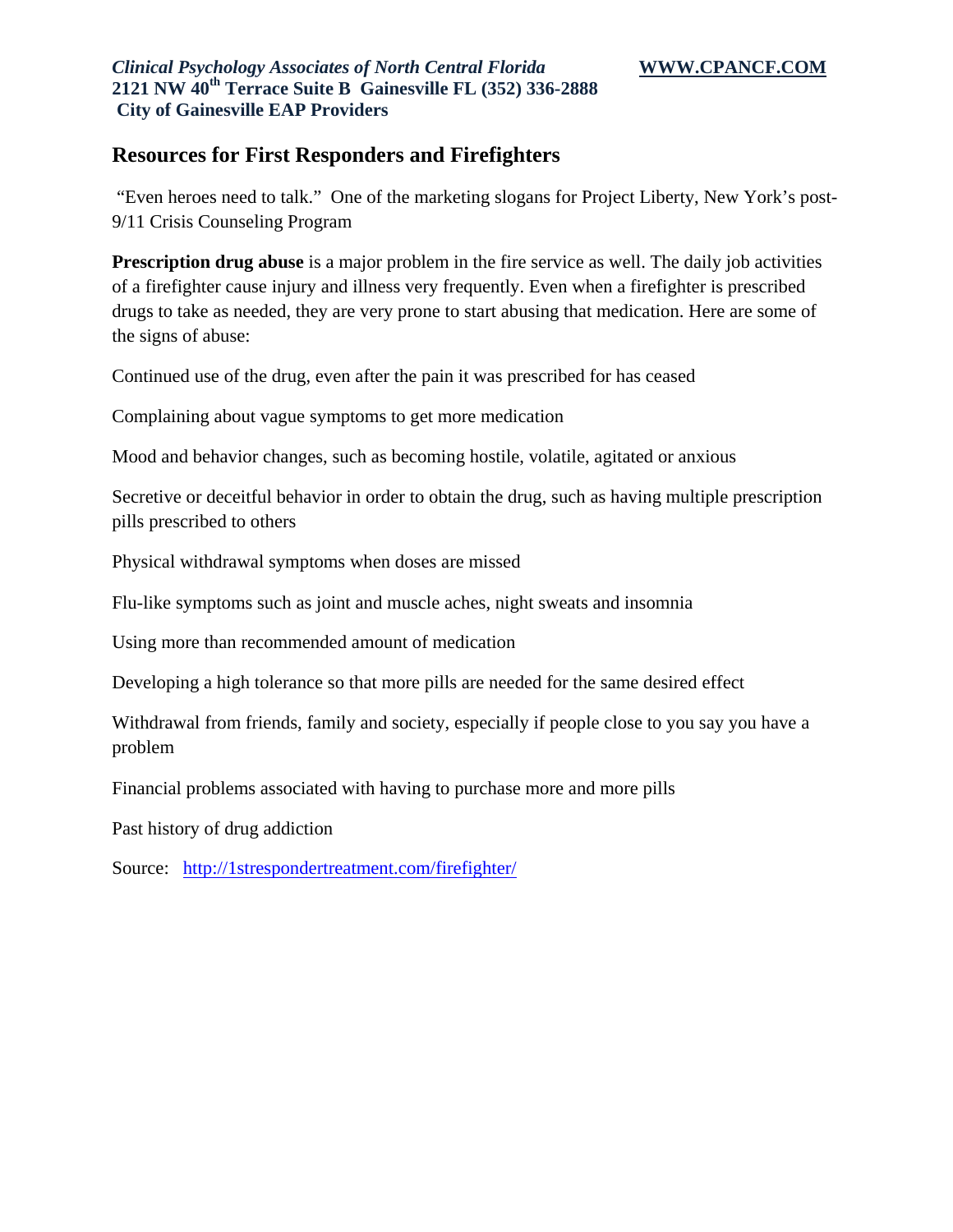According to SAMHSA's National Survey on Drug Use and Health (NSDUH), 23.2 million persons (9.4 percent of the U.S. population) aged 12 or older needed treatment for an illicit drug or alcohol use problem in 2007. Of these individuals, 2.4 million (10.4 percent of those who needed treatment) received treatment at a specialty facility (i.e., hospital, drug or alcohol rehabilitation or mental health center.

**Substance abuse treatment refers to a broad range of activities or services**, including identification of the problem (and engaging the individual in treatment); brief interventions; assessment of substance abuse and related problems including histories of various types of abuse; diagnosis of the problem(s); and treatment planning, including counseling, medical services, psychiatric services, psychological services, social services and follow-up for persons with alcohol or other drug problems (Institute of Medicine, 1990).

Motivational Model of Recovery precontemplation (get off my back!) contemplation (I feel stuck) planning (I will make changes tomorrow) action (here I go!) maintenance (relapse prevention) termination



It is important to note that not all persons in recovery for substance abuse relapse. Nearly onethird achieve permanent abstinence from their first attempt at recovery. An additional one-third have brief periods of substance use but eventually achieve long-term abstinence, and one-third have chronic relapses that result in premature death from chemical addiction and related consequences. These statistics are consistent with the life-long recovery rates of any chronic lifestyle-related illness (HHS/SAMHSA, 1996a).

Drug facts Treatment Approaches to Drug Addiction http://www.drugabuse.gov/publications/drugfacts/treatment-approaches-drug-addiction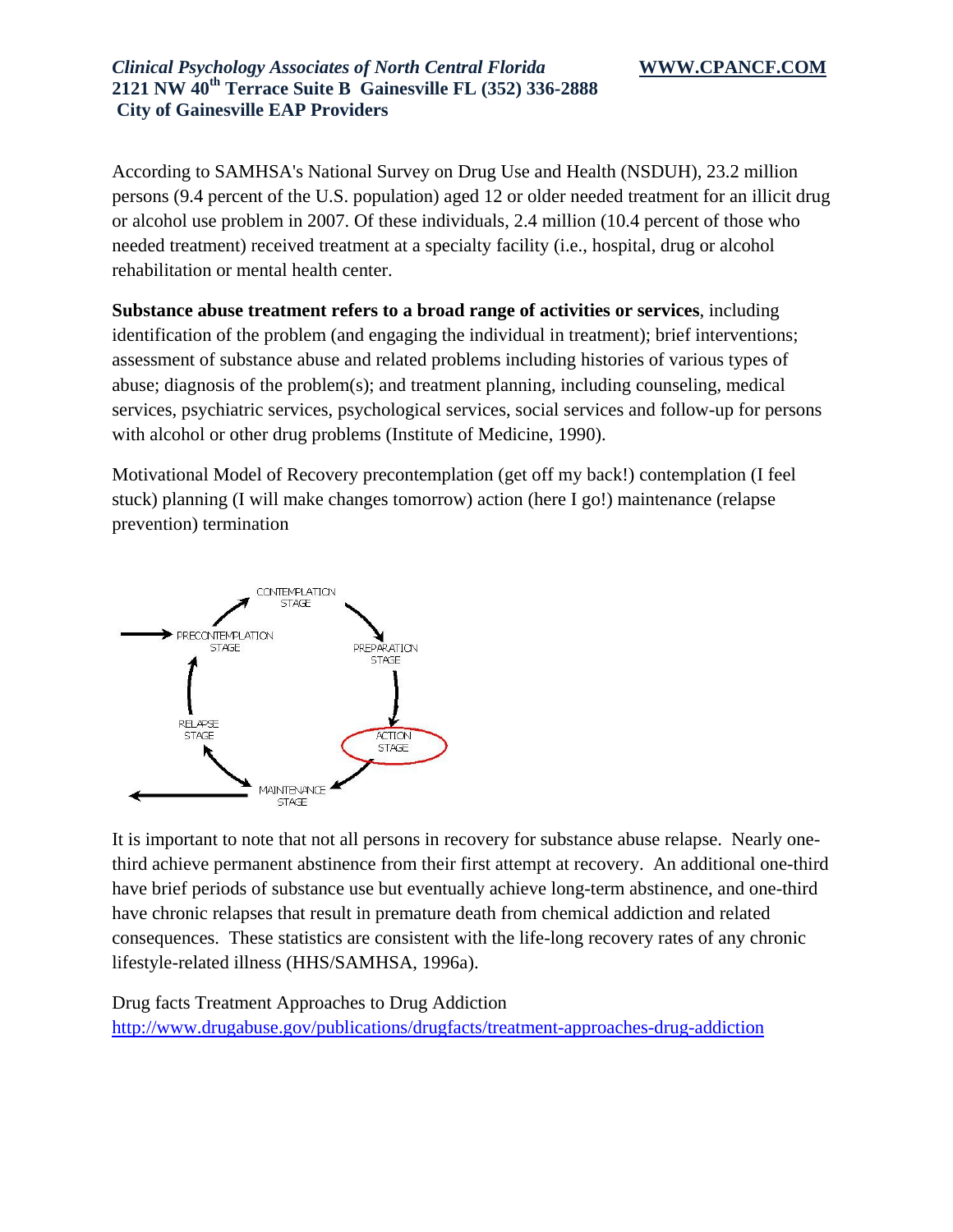## **Principles of Effective Treatment - National Institute of Health (NIH) DrugFacts: Treatment Approaches for Drug Addiction Revised September 2009**

Scientific research since the mid–1970s shows that treatment can help patients addicted to drugs stop using, avoid relapse, and successfully recover their lives. Key principles have emerged:

- Addiction is a complex but treatable disease that affects brain function and behavior.
- **No single treatment is appropriate for everyone.**
- Treatment needs to be readily available.
- **Effective treatment attends to multiple needs of the individual, not just his or her drug abuse.**
- **Remaining in treatment for an adequate period of time is critical.**
- **Counseling—individual and/or group—and other behavioral therapies are the most commonly used forms of drug abuse treatment.**
- Medications are an important element of treatment for many patients, especially when combined with counseling and other behavioral therapies.
- An individual's treatment and services plan must be assessed continually and modified as necessary to ensure that it meets his or her changing needs.
- **Many drug–addicted individuals also have other mental disorders.**
- Medically assisted detoxification is only the first stage of addiction treatment and by itself does little to change long–term drug abuse.
- **Treatment does not need to be voluntary to be effective.**
- Drug use during treatment must be monitored continuously, as lapses during treatment do occur.
- Treatment programs should assess patients for the presence of HIV/AIDS, hepatitis B and C, tuberculosis, and other infectious diseases as well as provide targeted risk–reduction counseling to help patients modify or change behaviors that place them at risk of contracting or spreading infectious diseases.

#### **Effective Treatment Approaches**

**Medication and behavioral therapy, especially when combined,** are important elements of an **overall therapeutic process that** often begins with detoxification, followed by treatment and relapse prevention. Easing withdrawal symptoms can be important in the initiation of treatment; preventing relapse is necessary for maintaining its effects. **Sometimes, as with other chronic conditions, episodes of relapse may require a return to prior treatment components**. **A continuum of care that includes a customized treatment regimen—addressing all aspects of an individual's life, including medical and mental health services—and follow–up options (e.g., community – or family-based recovery support systems) can be crucial to a person's success in achieving and maintaining a drug–free lifestyle).**